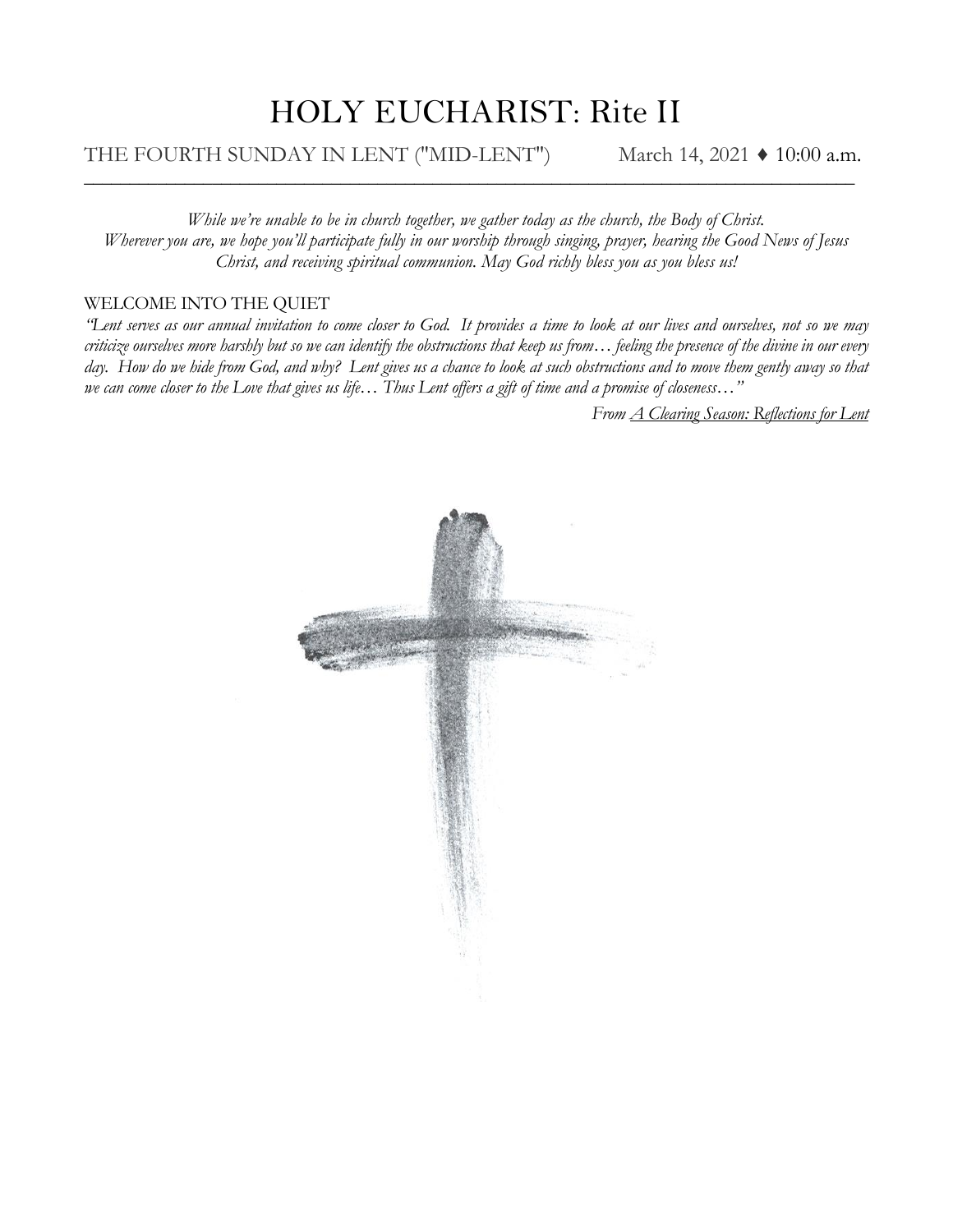*All stand as able at the sound of the tower bells.*



Words: Robert Robinson (1735-1790), alt. Music: Nettleton, melody from A Repository of Sacred Music, Part II, 1813; harm. Gerre Hancock (b. 1934) Copyright @1971 by Walton Music Corporation. International Copyright secured. All rights reserved. Used with permission.

#### THE OPENING ACCLAMATION

*Presiding Priest* Bless the Lord who forgives all our sins **People God's mercy endures for ever.**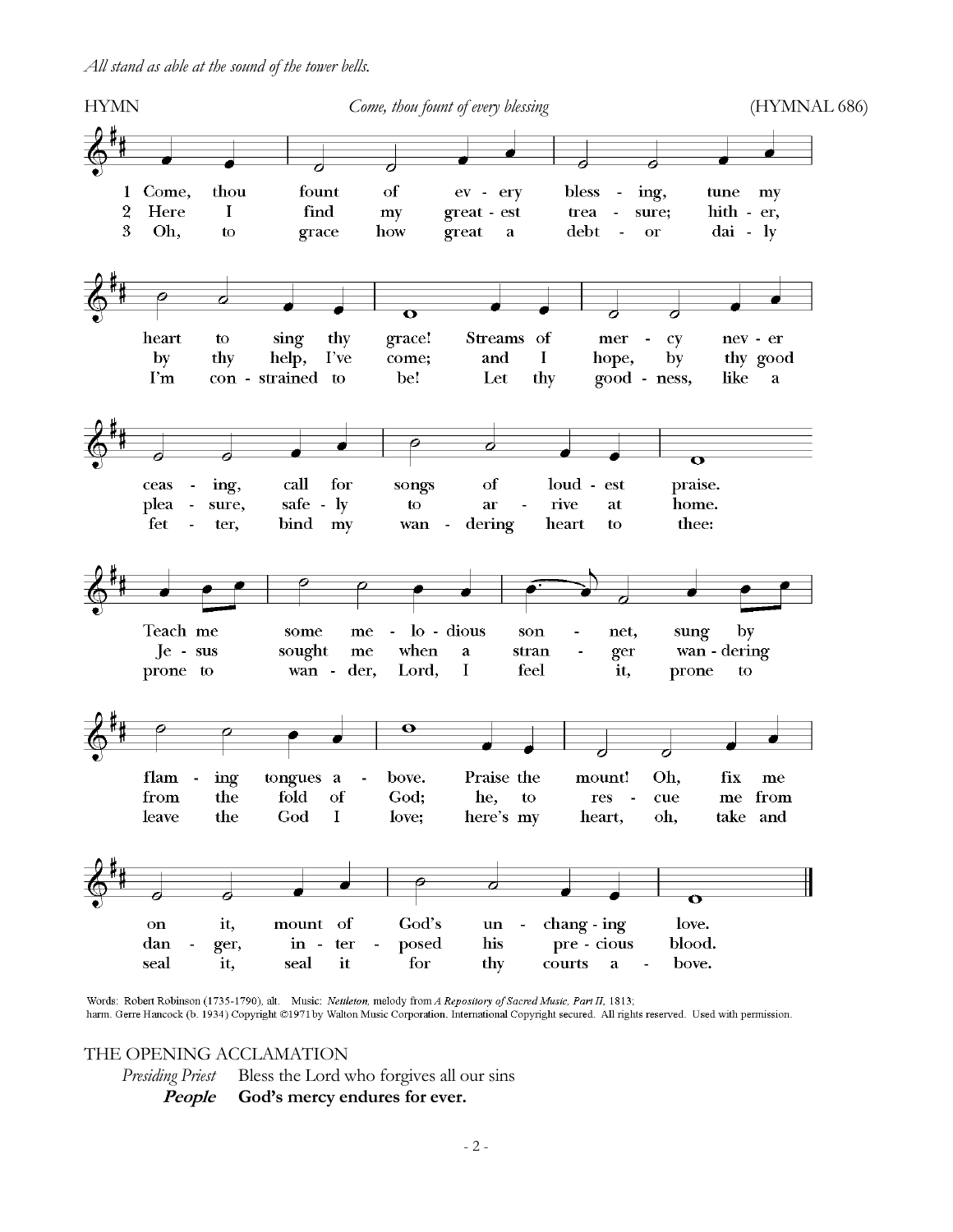## COLLECT FOR PURITY

#### *Presiding Priest and People*

**Almighty God, to you all hearts are open, all desires known, and from you no secrets are hid: Cleanse the thoughts of our hearts by the inspiration of your Holy Spirit, that we may perfectly love you, and worthily magnify your holy Name; through Christ our Lord. Amen.**

### LORD, HAVE MERCY

Lord, have mercy upon us. **Christ, have mercy upon us.** Lord, have mercy upon us.

#### THE COLLECT OF THE DAY

*Presiding Priest* The Lord be with you. **People And also with you.** *Presiding Priest* Let us pray.

Gracious Father, whose blessed Son Jesus Christ came down from heaven to be the true bread which gives life to the world: Evermore give us this bread, that he may live in us, and we in him; who lives and reigns with you and the Holy Spirit, one God, now and for ever. **Amen**.

## **THE WORD OF GOD**

## THE FIRST READING Numbers 21:4-9

## *READER: A Reading from the Book of Numbers*

From Mount Hor they set out by the way to the Red Sea, to go around the land of Edom; but the people became impatient on the way. The people spoke against God and against Moses, "Why have you brought us up out of Egypt to die in the wilderness? For there is no food and no water, and we detest this miserable food." Then the Lord sent poisonous serpents among the people, and they bit the people, so that many Israelites died. The people came to Moses and said, "We have sinned by speaking against the Lord and against you; pray to the Lord to take away the serpents from us." So Moses prayed for the people. And the Lord said to Moses, "Make a poisonous serpent, and set it on a pole; and everyone who is bitten shall look at it and live." So Moses made a serpent of bronze, and put it upon a pole; and whenever a serpent bit someone, that person would look at the serpent of bronze and live.

*Reader* Hear what the Spirit is saying to God's people.  **People Thanks be to God.**

*Silence is marked by the ringing of a bell.*

THE RESPONSE (remain seated, read responsively) Psalm 107:1-3, 17-22

1 Give thanks to the Lord, for he is good, \* **and his mercy endures for ever.**

2 Let all those whom the Lord has redeemed proclaim \* **that he redeemed them from the hand of the foe.**

3 He gathered them out of the lands; \* **from the east and from the west, from the north and from the south.**

17 Some were fools and took to rebellious ways; \* **they were afflicted because of their sins.**

*(continued next page)*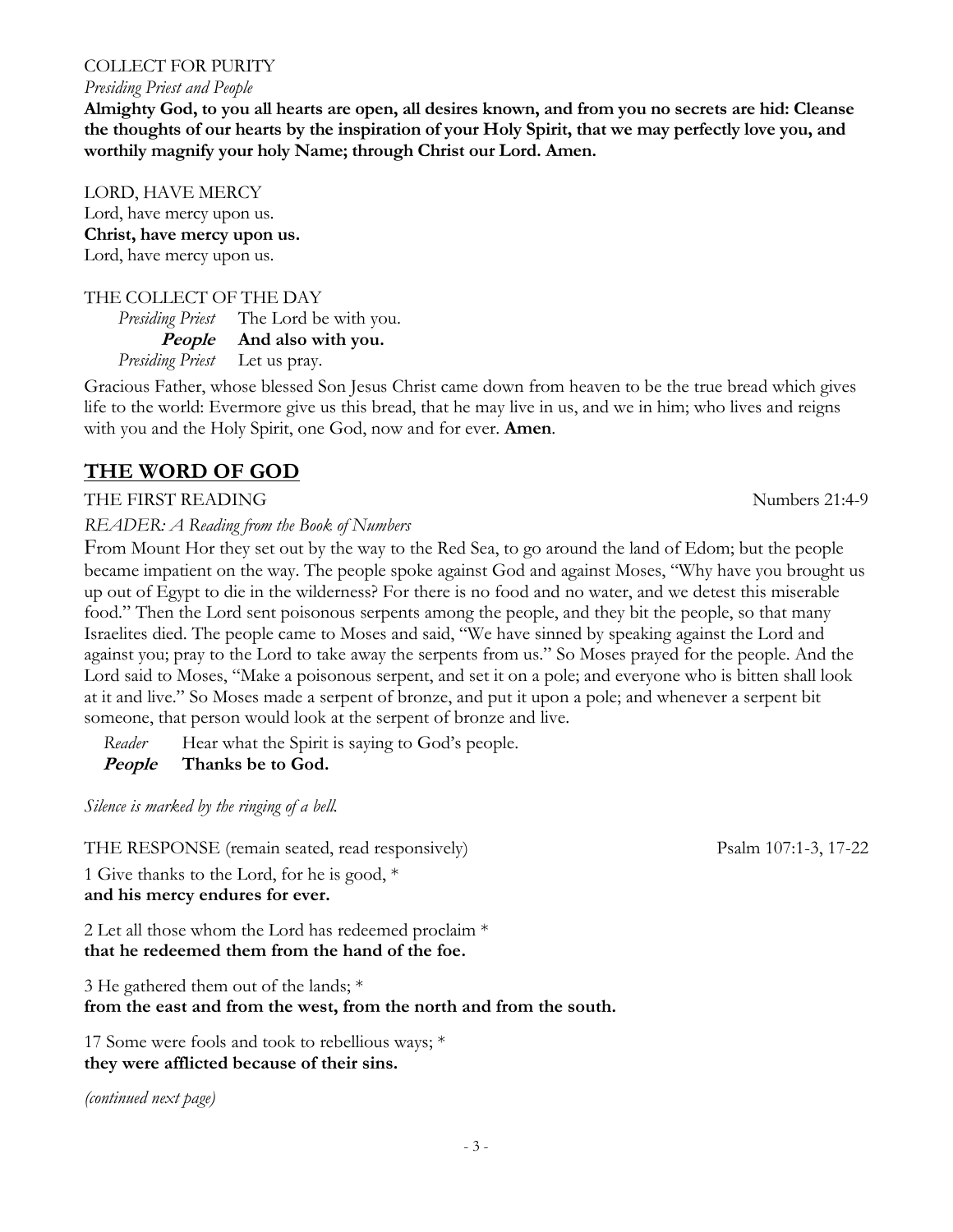18 They abhorred all manner of food \* **and drew near to death's door.**

19 Then they cried to the Lord in their trouble, \* **and he delivered them from their distress.**

20 He sent forth his word and healed them \* **and saved them from the grave.**

21 Let them give thanks to the Lord for his mercy \* **and the wonders he does for his children.**

22 Let them offer a sacrifice of thanksgiving \* **and tell of his acts with shouts of joy.**

## THE SECOND READING Ephesians 2:1-10

## *READER: A Reading from the Letter of Paul to the Ephesians*

You were dead through the trespasses and sins in which you once lived, following the course of this world, following the ruler of the power of the air, the spirit that is now at work among those who are disobedient. All of us once lived among them in the passions of our flesh, following the desires of flesh and senses, and we were by nature children of wrath, like everyone else. But God, who is rich in mercy, out of the great love with which he loved us even when we were dead through our trespasses, made us alive together with Christ—by grace you have been saved—and raised us up with him and seated us with him in the heavenly places in Christ Jesus, so that in the ages to come he might show the immeasurable riches of his grace in kindness toward us in Christ Jesus. For by grace you have been saved through faith, and this is not your own doing; it is the gift of God—not the result of works, so that no one may boast. For we are what he has made us, created in Christ Jesus for good works, which God prepared beforehand to be our way of life.

*Reader* Hear what the Spirit is saying to God's people.

 **People Thanks be to God.**

*Silence is marked by the ringing of a bell.*

## GOSPEL ACCLAMATION

*Cantor, then all and after the verse:*





Text: ICEL, © 1969

Music: Based on WONDROUS LOVE, Stephen Pishner, © 1998, GIA Publications, Inc.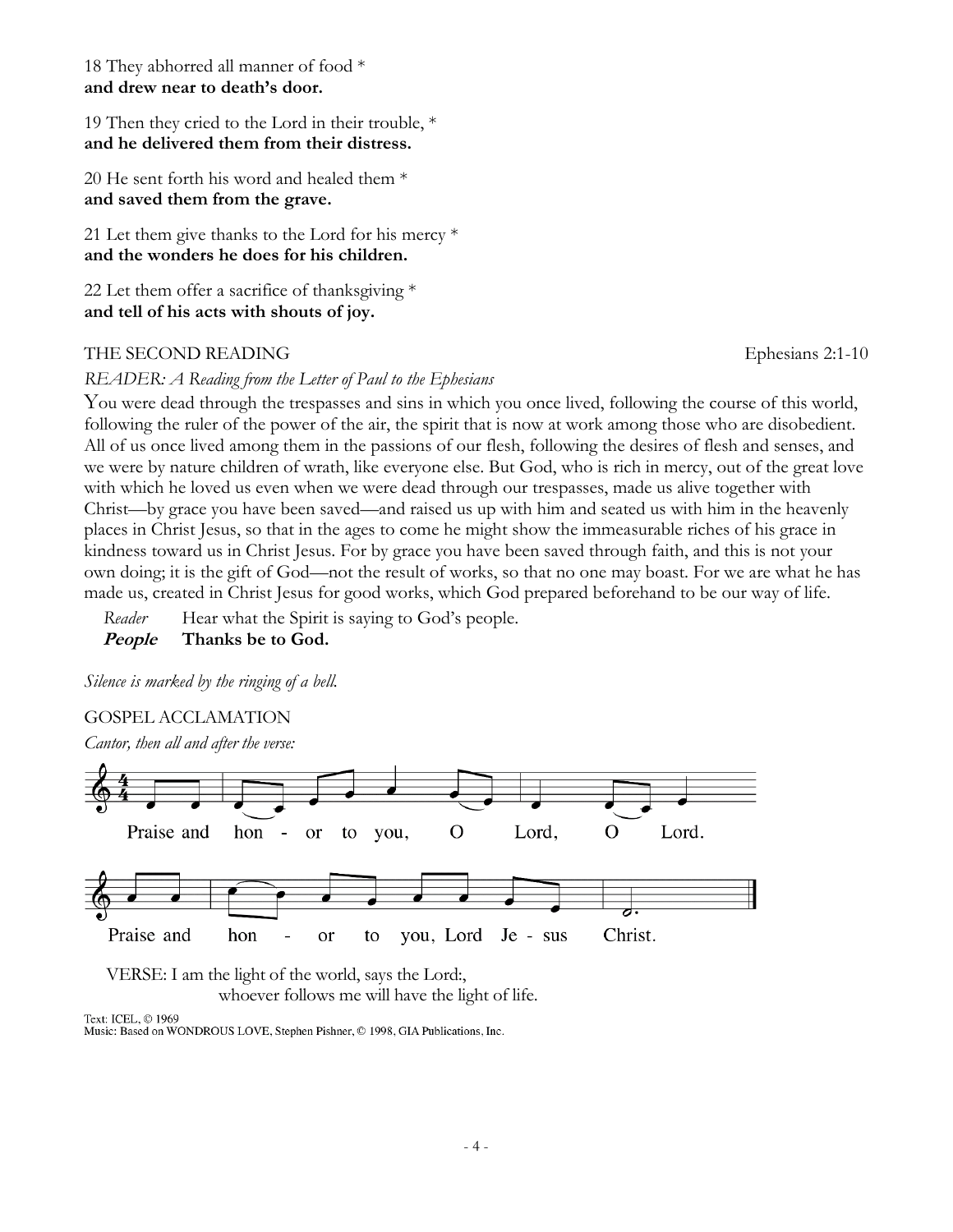#### THE GOSPEL John 3:14-21

## **People Glory to you, Lord Christ.**

Jesus said, "Just as Moses lifted up the serpent in the wilderness, so must the Son of Man be lifted up, that whoever believes in him may have eternal life. For God so loved the world that he gave his only Son, so that everyone who believes in him may not perish but may have eternal life. Indeed, God did not send the Son into the world to condemn the world, but in order that the world might be saved through him. Those who believe in him are not condemned; but those who do not believe are condemned already, because they have not believed in the name of the only Son of God. And this is the judgment, that the light has come into the world, and people loved darkness rather than light because their deeds were evil. For all who do evil hate the light and do not come to the light, so that their deeds may not be exposed. But those who do what is true come to the light, so that it may be clearly seen that their deeds have been done in God."

The Gospel of the Lord. **People Praise to you, Lord Christ.**

THE SERMON Karen Haig

*Silence is marked by the ringing of a bell.*

## THE NICENE CREED

*Presiding Priest and People*

**We believe in one God, the Father, the Almighty, Maker of heaven and earth, of all that is, seen and unseen. We believe in one Lord, Jesus Christ, the only Son of God, eternally begotten of the Father, God from God, Light from Light, true God from true God, begotten, not made, of one Being with the Father. Through him all things were made. For us and for our salvation he came down from heaven: by the power of the Holy Spirit he became incarnate from the Virgin Mary; and was made man. For our sake he was crucified under Pontius Pilate; he suffered death and was buried. On the third day he rose again in accordance with the Scriptures; he ascended into heaven and is seated at the right hand of the Father. He will come again in glory to judge the living and the dead, and his kingdom will have no end. We believe in the Holy Spirit, the Lord, the giver of life, who proceeds from the Father and the Son. With the Father and the Son he is worshiped and glorified. He has spoken through the Prophets. We believe in one holy catholic and apostolic Church. We acknowledge one baptism for the forgiveness of sins. We look for the resurrection of the dead, and the life of the world to come. Amen.**

## THE PRAYERS OF THE PEOPLE FOR THE FORM II

*In the course of the silence after each bidding, the People offer their own prayers, either silently or aloud.* I ask your prayers for God's people throughout the world; for Michael, our Presiding Bishop; Gregory, our Bishop; Karen, our Rector; and Nancy, Judith, Patricia, Jan and Jim, priests among us; for our congregation and all who minister in Christ; and for all the holy people of God. In our Anglican Cycle of Prayer, we pray for the Anglican Church in Chile. In our Diocesan Cycle of Prayer, we pray for Resurrection and St. Margaret's, both in Bellevue, and St. Michael and All Angels in Issaquah

Pray for the Church. *Silence*

.

I ask your prayers for peace; for goodwill among nations; for wise governance; for goodwill among the people of this nation; and for the well-being of all people. Pray for justice and peace. *Silence*

I ask your prayers for the poor, the sick, the hungry, the oppressed, those in prison, for those suffering with the coronavirus and all who are caring for them. Pray for those in any need or trouble. *Silence*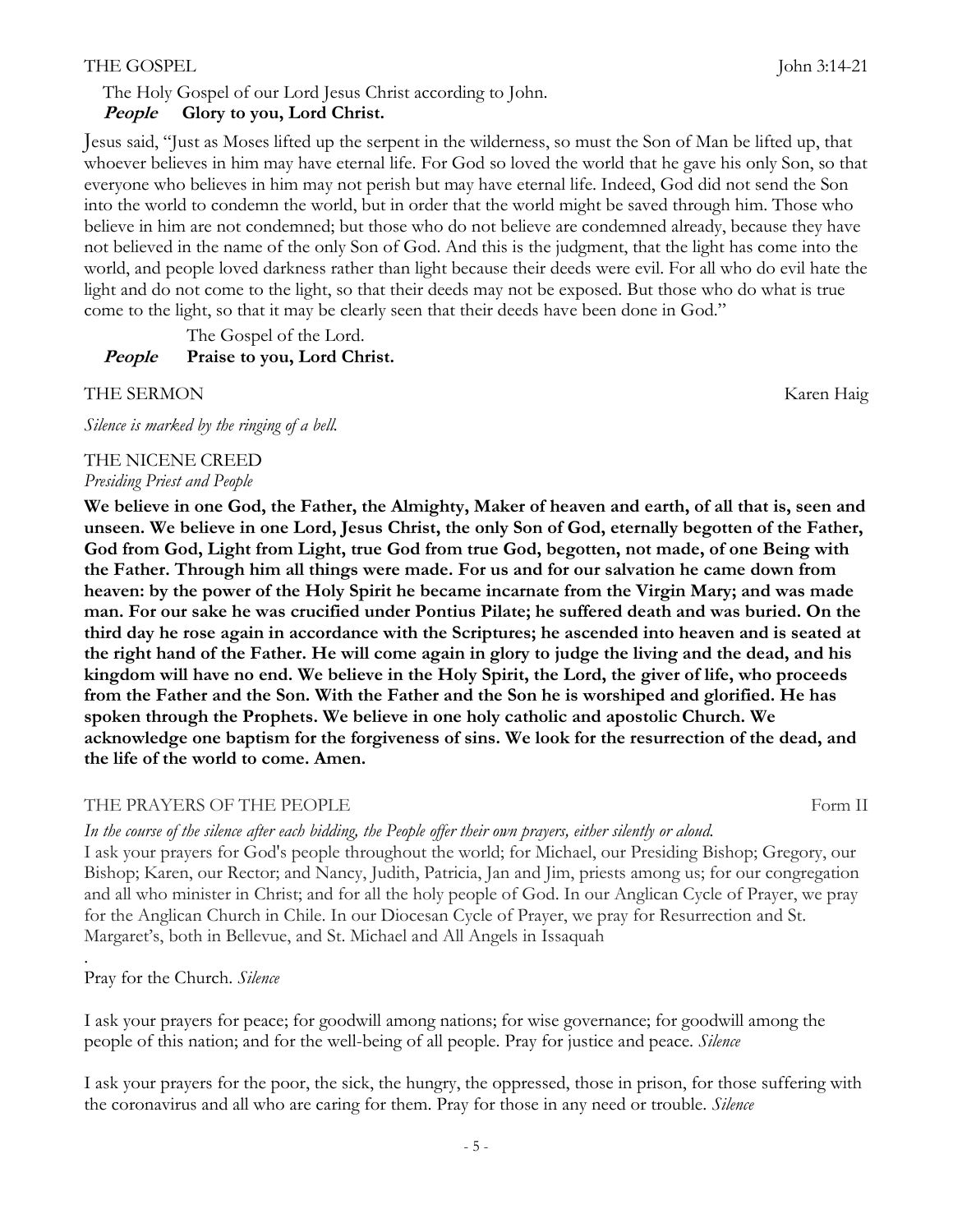I ask your prayers for all who seek God, or a deeper knowledge of God. Pray that they may find and be found by God. *Silence*

I ask your prayers for all who are working for racial reconciliation and the dignity of every human being, and for all who are oppressed. Pray for compassionate action. *Silence*

I ask your prayers for all in need of healing, peace, and comfort*,* especially… and those we now name. Pray for all who are suffering. *Silence*

I ask your prayers for the departed especially… and those we now name. Pray for those who have died. *Silence*

Dear people of God, for whom else or what else shall we pray?

*Members of the congregation offer prayers either silently or aloud*

*Silence*

*The Presiding Priest adds a concluding Collect. The People respond* **"Amen"***.*

Let us confess our sins against God and our neighbor.

*Silence may be kept.*

**Most merciful God, we confess that we have sinned against you in thought, word, and deed, by what we have done, and by what we have left undone. We have not loved you with our whole heart; we have not loved our neighbors as ourselves. We are truly sorry and we humbly repent. For the sake of your Son Jesus Christ, have mercy on us and forgive us; that we may delight in your will, and walk in your ways, to the glory of your Name. Amen.**

## *The Presiding Priest says*

Almighty God have mercy on you, forgive you all your sins through our Lord Jesus Christ, strengthen you in all goodness, and by the power of the Holy Spirit keep you in eternal life. **Amen***.*

## THE PEACE

*Presiding Priest* The peace of the Lord be always with you. **People And also with you.**

WELCOME & ANNOUNCEMENTS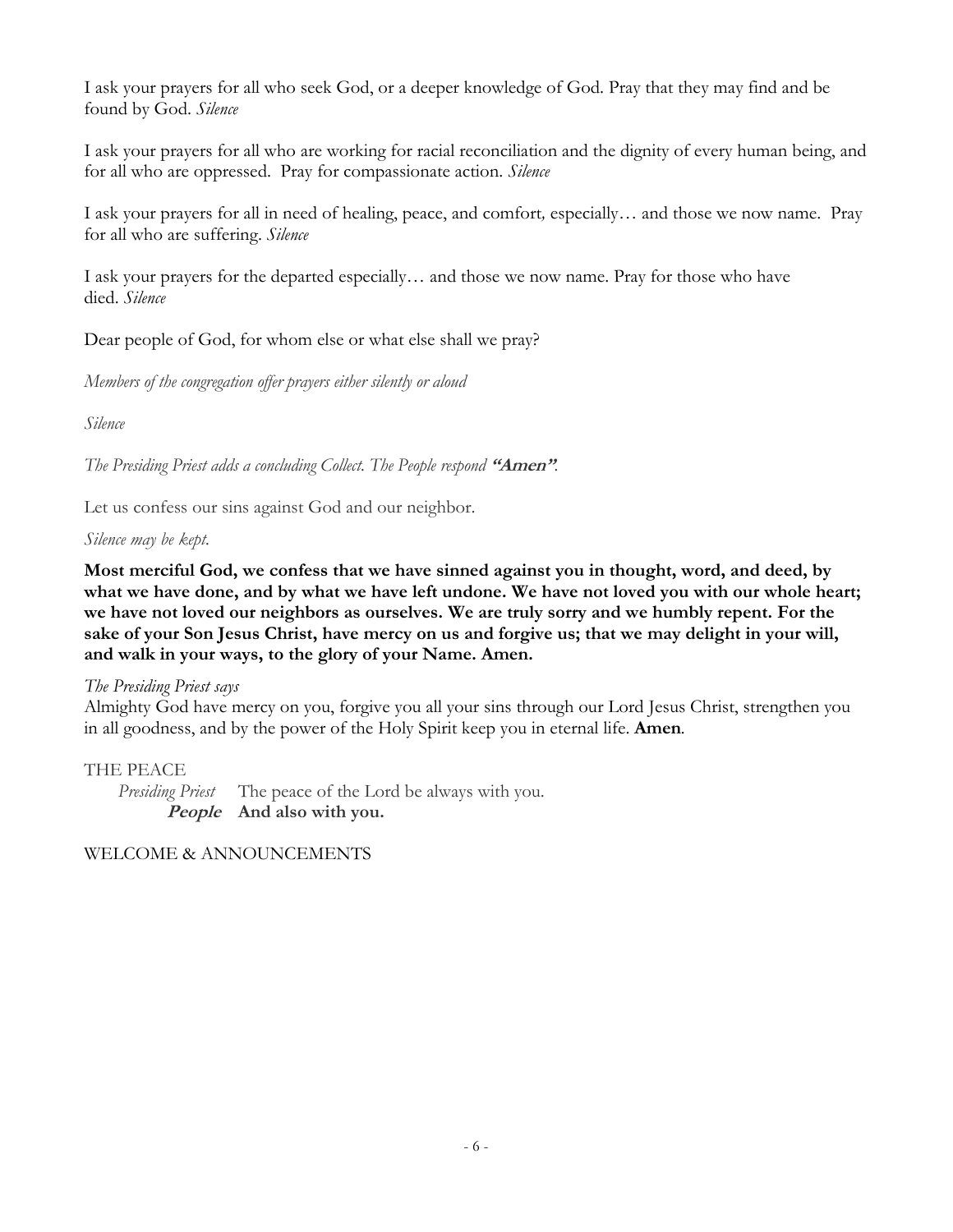## **THE HOLY COMMUNION**

*Please remain seated. When we're together in church, an offering of money is collected.*

*[You may make an offering by clicking here.](https://resources.ecww.org/give-parish?cid2=378)*

ANTHEM **Be still** Be still **Rick Sowash** 

Be still and know that I am God. Be still and know God.

PRESENTATION ANTHEM

*Presiding Priest* All things come from you, O Lord, **People And of your own have we given you.**

THE GREAT THANKSGIVING

*The people remain standing.*  The Lord be with you.

**And also with you.**

Lift up your hearts. **We lift them to the Lord.**

Let us give thanks to the Lord our God. **It is right to give God thanks and praise.**

It is right, and a good and joyful thing, always and everywhere to give thanks to you, Father Almighty, Creator of heaven and earth.

Through Jesus Christ our Lord; who was tempted in every way as we are, yet did not sin. By his grace we are able to triumph over every evil, and to live no longer for ourselves alone, but for him who died for us and rose again.

Therefore we praise you, joining our voices with Angels and Archangels and with all the company of heaven, who for ever sing this hymn to proclaim the glory of your Name:



Bless-ed is he who comes in the name of the Lord. Ho-san-na in the high - est.

Holy and gracious Father: In your infinite love you made us for yourself; and, when we had fallen into sin and become subject to evil and death, you, in your mercy, sent Jesus Christ, your only and eternal Son, to share our human nature, to live and die as one of us, to reconcile us to you, the God and Father of all. He stretched out his arms upon the cross, and offered himself in obedience to your will, a perfect sacrifice for the whole world.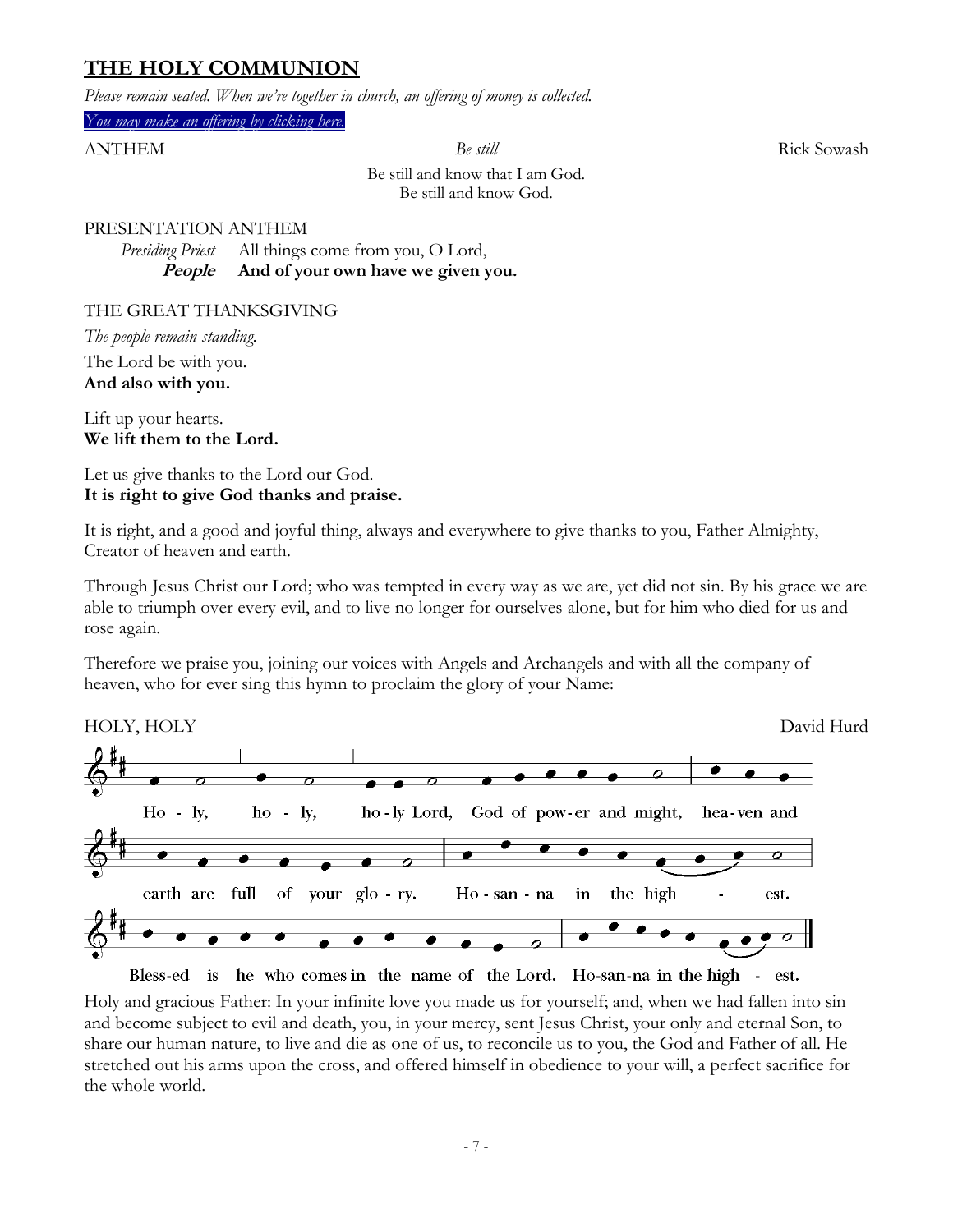On the night he was handed over to suffering and death, our Lord Jesus Christ took bread; and when he had given thanks to you, he broke it, and gave it to his disciples, and said, "Take, eat: This is my Body, which is given for you. Do this for the remembrance of me."

After supper he took the cup of wine; and when he had given thanks, he gave it to them, and said, "Drink this, all of you: This is my Blood of the new Covenant, which is shed for you and for many for the forgiveness of sins. Whenever you drink it, do this for the remembrance of me."

Therefore we proclaim the mystery of faith:

**Christ has died. Christ is risen. Christ will come again.**

We celebrate the memorial of our redemption, O Father, in this sacrifice of praise and thanksgiving. Recalling his death, resurrection, and ascension, we offer you these gifts. Sanctify them by your Holy Spirit to be for your people the Body and Blood of your Son, the holy food and drink of new and unending life in him. Sanctify us also that we may faithfully receive this holy Sacrament, and serve you in unity, constancy, and peace; and at the last day bring us with all your saints into the joy of your eternal kingdom.

All this we ask through your Son Jesus Christ. By him, and with him, and in him, in the unity of the Holy Spirit all honor and glory is yours, Almighty Father, now and for ever. **AMEN**.

And now, as our Savior Christ has taught us, we are bold to say,

**Our Father, who art in heaven, hallowed be thy Name,**

**thy kingdom come, thy will be done, on earth as it is in heaven.**

**Give us this day our daily bread,**

**and forgive us our trespasses, as we forgive those who trespass against us. And lead us not into temptation, but deliver us from evil.**

**For thine is the kingdom, and the power, and the glory, for ever and ever. Amen.**



Let us pray.

**My Jesus, I believe that you are truly present in the Blessed Sacrament of the Altar. I love you above all things, and long for you in my soul. Since I cannot now receive you sacramentally, come at least spiritually into my heart. As though you have already come, I embrace you and unite myself entirely to you; never permit me to be separated from you. Amen.**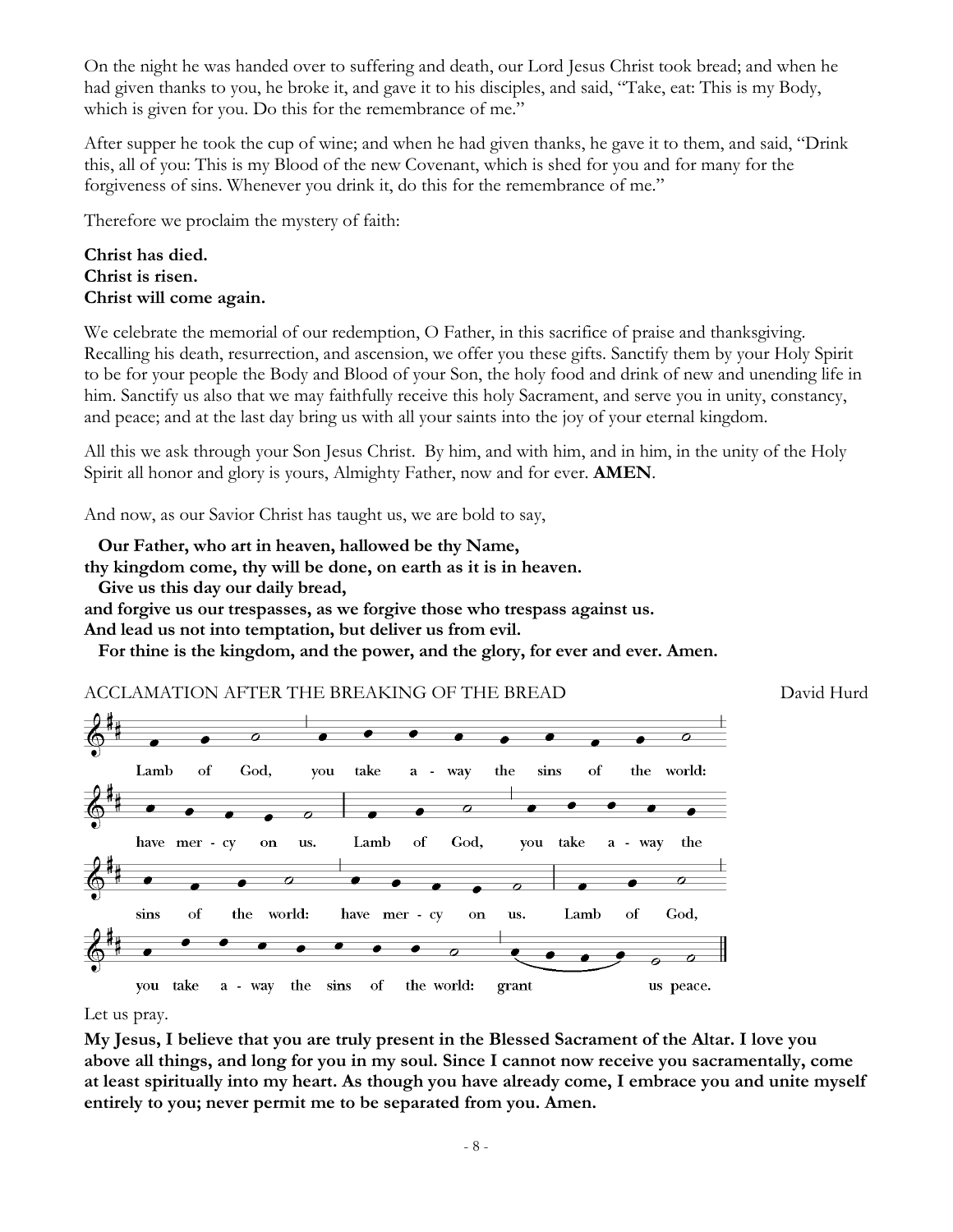THE INVITATION TO COMMUNION

The gifts of God for the People of God.



- 9 -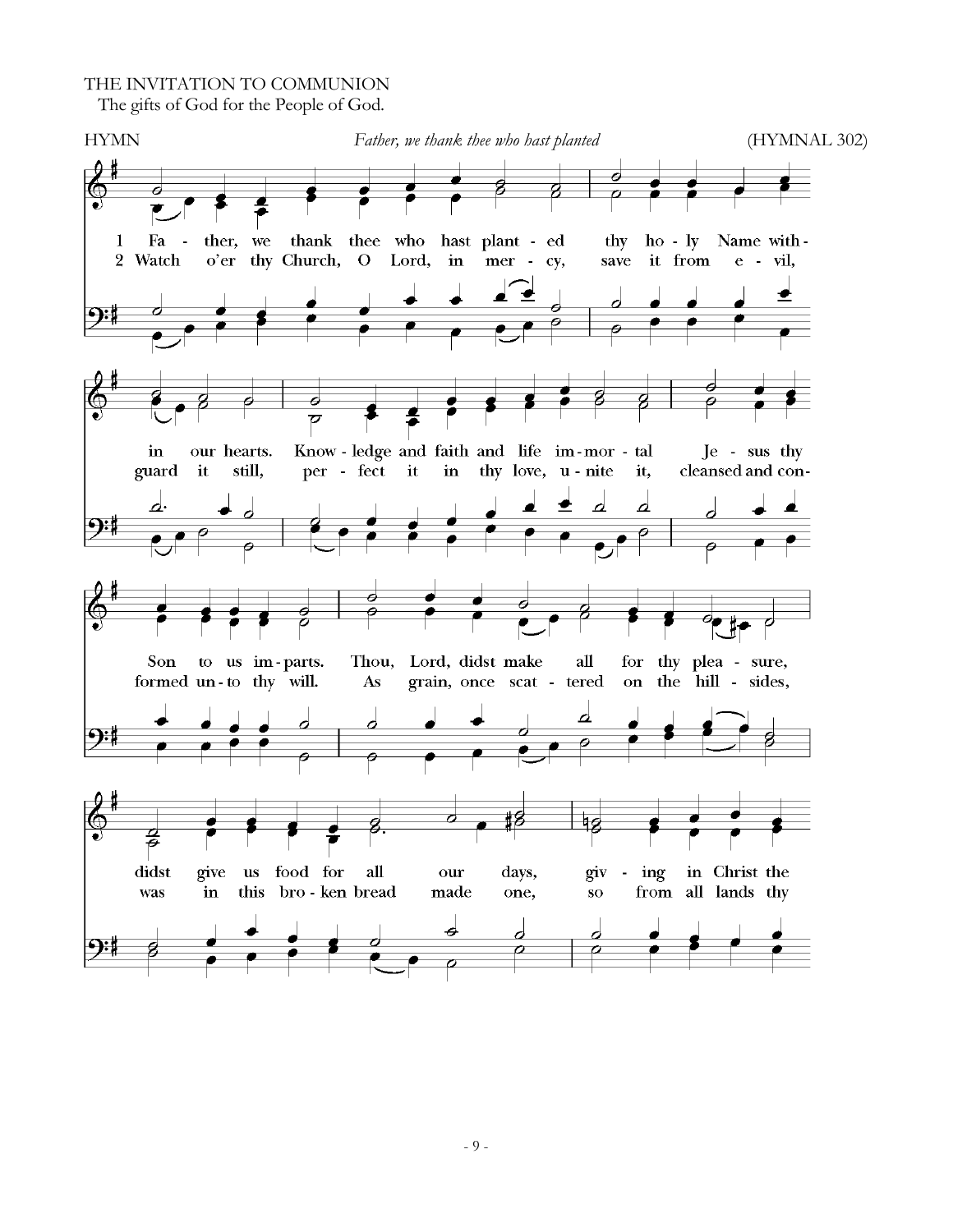

Words: Greek, ca. 110; tr. F. Bland Tucker (1895-1984), rev. Copyright @ The Church Pension Fund. All rights reserved. Used with permission. Music: Rendez á Dieu, melody and harm. att. Louis Bourgeois (1510?-1561?)



#### THE POST-COMMUNION PRAYER

#### *Presiding Priest and People*

**Almighty and ever living God, we thank you for feeding us with the spiritual food of the most precious Body and Blood of your Son our Savior Jesus Christ; and for assuring us in these holy mysteries that we are living members of the Body of your Son, and heirs of your eternal kingdom. And now, Father, send us out to do the work you have given us to do, to love and serve you as faithful witnesses of Christ our Lord. To him, to you, and to the Holy Spirit, be honor and glory, now and for ever. Amen.**

#### THE BLESSING

HYMN (next page) *Jerusalem, my happy home* (HYMNAL 620)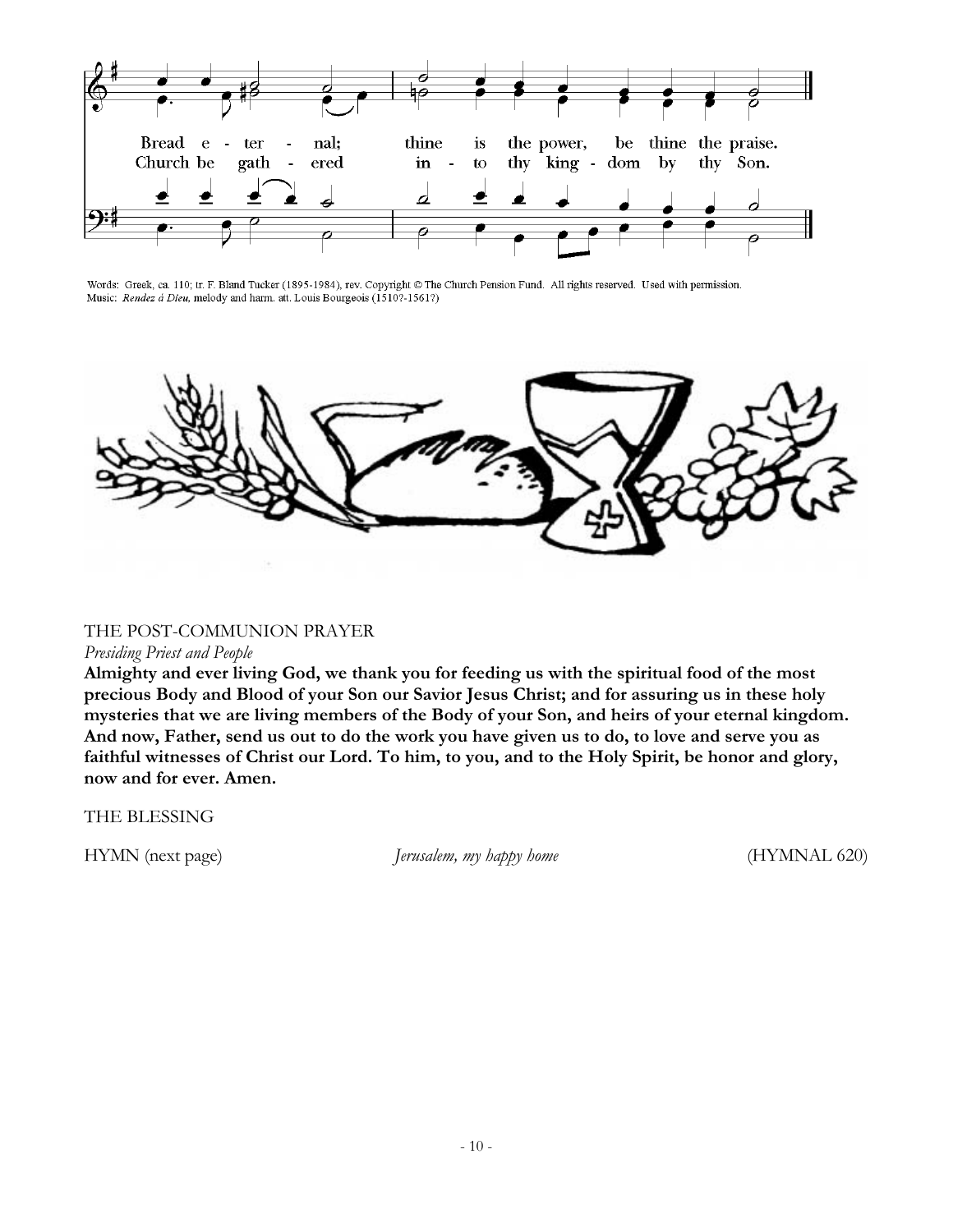

Words: F. B. P. (ca. 16th cent.), alt. Music: Land of Rest, American folk hymn; adapt. and harm. Annabel Morris Buchanan (1889-1983) Copyright ©1938 by J. Fischer & Bro., a division of Belwin-Mills Publishing Corp. Copyright renewed. All rights reserved. Used with permission.

#### DISMISSAL

Go in peace to love and serve the Lord. **People Thanks be to God.**

## PROCESSION

Bells